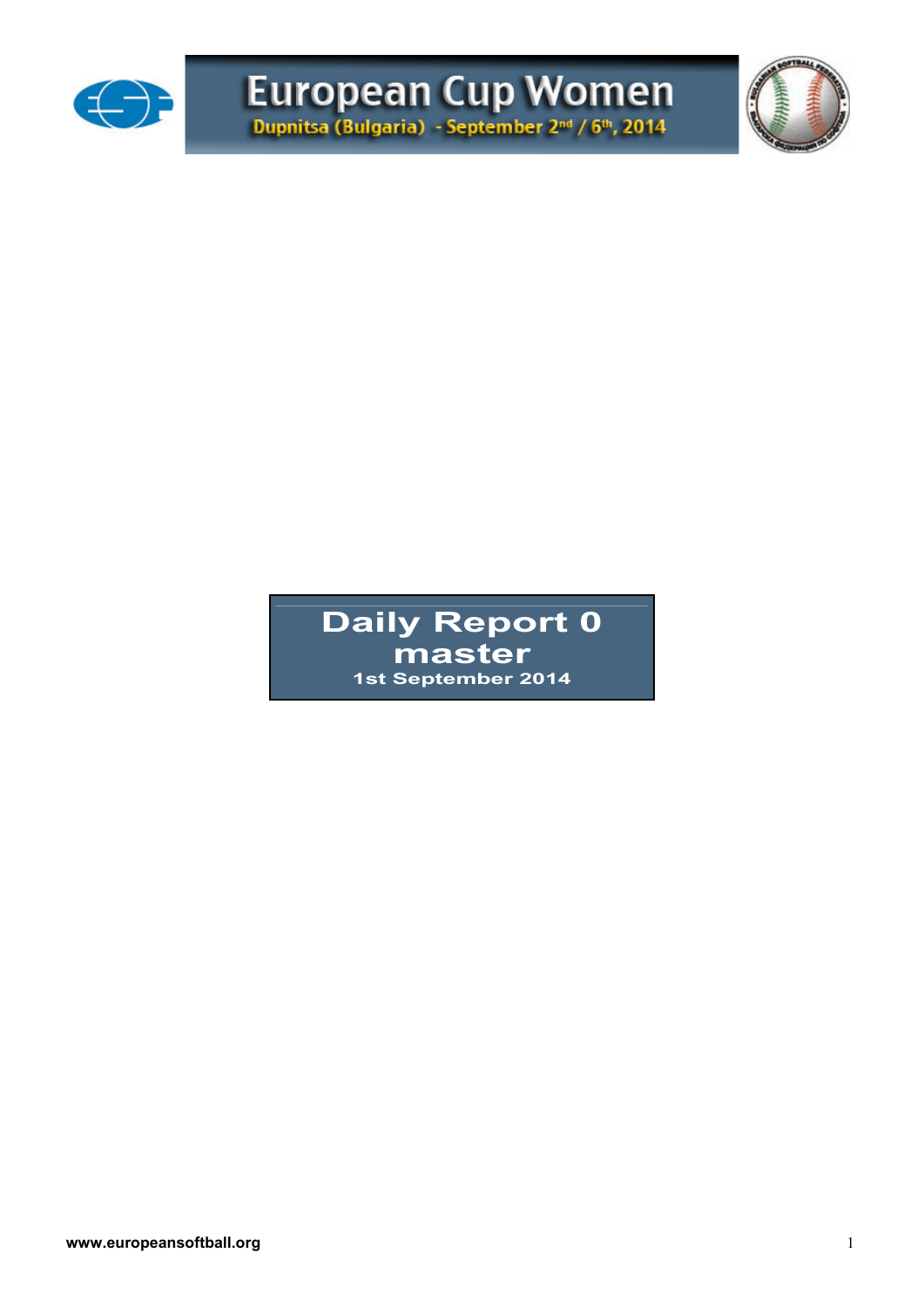



## **Officials**

Executive ESF

Dejan Jesic

### Technical Commissioner

Gabriele Hardinger (Chief)

#### **Umpires**

Carolien Stadhouders (Umpire in Chief )

Ákos Farkas Vladimir Liss Diego Vitale Nicolas Roux **Susila Branislav** David Hurley **Tomasz Plutarski** 

#### **Scorekeepers**

### **Statistics**

Huub Nelissen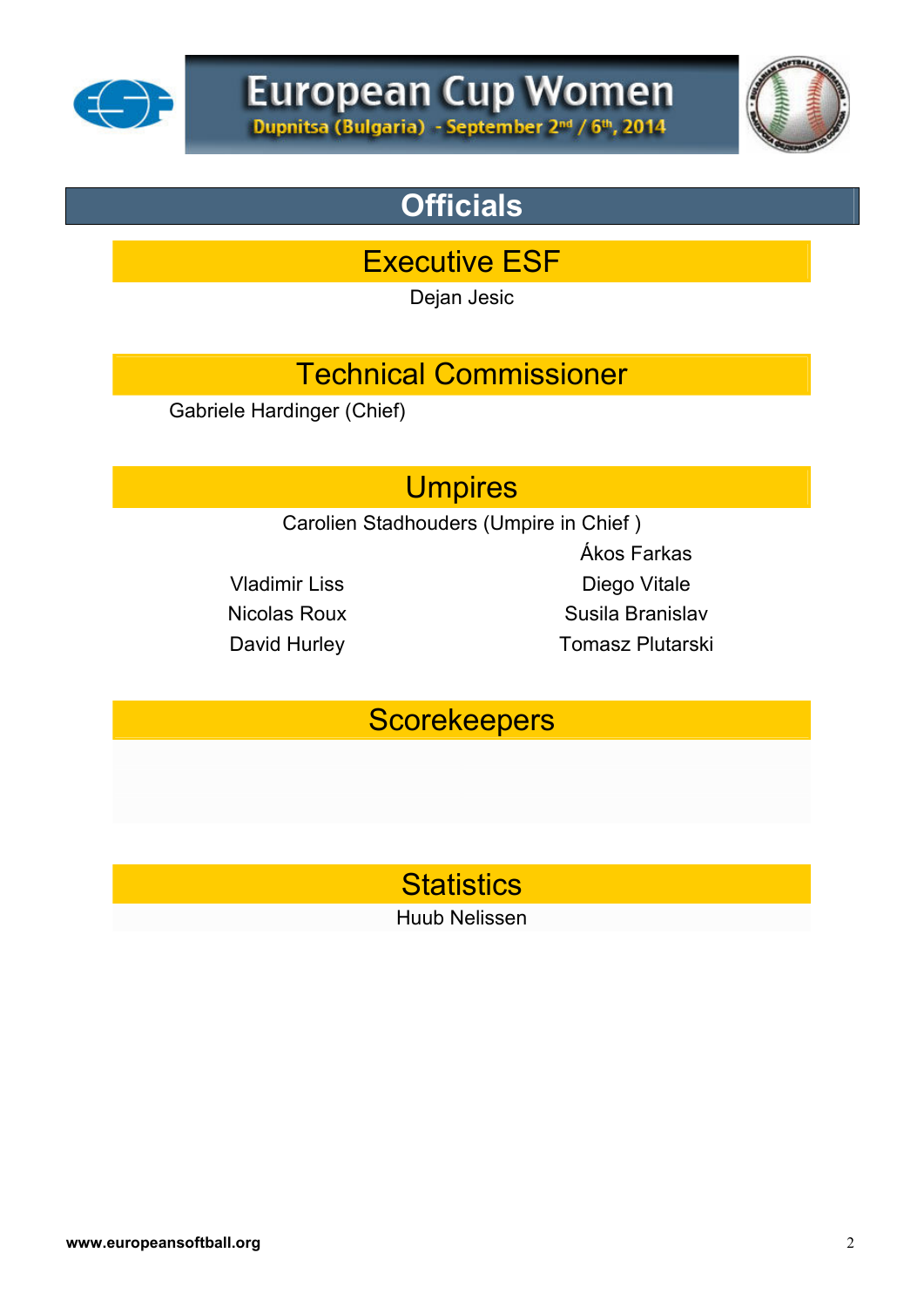

# European Cup Women<br>Dupnitsa (Bulgaria) - September 2<sup>md</sup> / 6<sup>th</sup>, 2014

## **Roster**

#### Babes (BUL) BUL

**BABES Team Roster** 

| ##             | Name                 | Pos         | B/T | C1 | Date of Birth |
|----------------|----------------------|-------------|-----|----|---------------|
|                |                      |             |     |    |               |
| 1              | ARBOVA Avgustina     |             | R/R | SR | 06/07/1999    |
| $\overline{2}$ | ARBOVA Karoline      |             | R/R | SR | 06/07/1999    |
| 4              | MARKOVA Sara         |             | R/R | SR | 29/12/1993    |
| 10             | STOYANOVA Nadezhda   |             | R/R | SR | 03/11/1983    |
| 13             | NINOVA Marina        |             | R/R | SR | 30/11/1981    |
| 17             | TOPALOVA Elena       |             | R/R | SR | 28/12/1981    |
| 18             | BOGDANOVA Aleksandri |             | R/R | SR | 06/07/1976    |
| 21             | HARIZANOVA Lyubima   |             | R/R | SR | 28/03/1987    |
| 22             | FETVOVA Mariya       |             | R/R | SR | 06/12/1988    |
| 29             | OVNARSKA Filipina    |             | R/R | SR | 06/12/1992    |
| 32             | KONOVA Nikoleta      |             | R/R | SR | 25/10/1993    |
| 33             | GOCHEVA Martina      |             | R/R | SR | 28/09/1988    |
| 77             | SIMEONOVA Nadezhda   |             | R/R | SR | 06/12/1979    |
| 91             | WARREN Iva           |             | R/R | SR | 26/01/1981    |
|                | UNIFORM:<br>Home     | Visitor     |     |    |               |
|                | <b>BLUE</b>          | <b>BLUE</b> |     |    |               |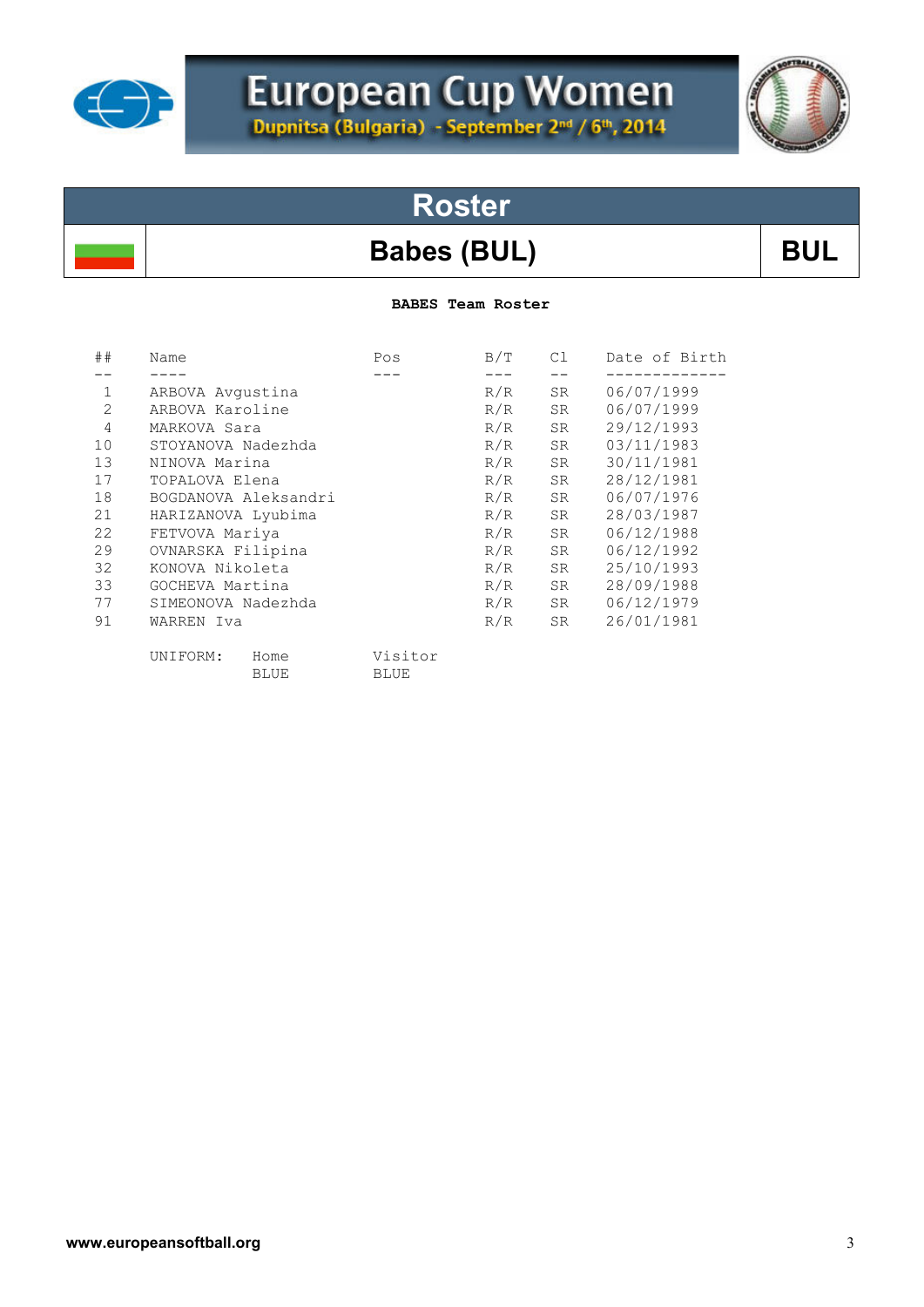

# European Cup Women<br>Dupnitsa (Bulgaria) - September 2<sup>md</sup> / 6<sup>th</sup>, 2014

# **Roster**

### Princ (CRO) CRO

#### **PRINC ZAGREB Team Roster**

| ##               | Name                          | Pos               | B/T   | C1    | Date of Birth |
|------------------|-------------------------------|-------------------|-------|-------|---------------|
|                  |                               |                   | $---$ | $- -$ |               |
| $\mathbf{1}$     | TANASIJEVIC Selena            |                   | R/R   | SR    | 08/05/1997    |
| $\mathbf{2}$     | MANCIC Katarina               |                   | R/R   | SR    | 07/01/1999    |
| 3                | ZIVKOVIC Mia                  |                   | R/R   | SR    | 20/12/1995    |
| $\overline{4}$   | RENDULIC Nikolina             |                   | R/R   | SR    | 28/12/1981    |
| 5                | ORESCANIN Lorena              |                   | R/R   | SR    | 11/05/1996    |
| $\boldsymbol{7}$ | PRSKALO Katarina              |                   | R/R   | SR    | 06/06/1994    |
| $\,8\,$          | CIZMIC POKRAJA Petra          |                   | R/R   | SR    | 26/05/1981    |
| 11               | HARAMINA Michaela             |                   | R/R   | SR    | 06/10/1994    |
| 12               | LAMPE Ajda                    |                   | R/R   | SR    | 19/12/1993    |
| 14               | DUVNJAK Paula                 |                   | R/R   | SR    | 21/12/1997    |
| 16               | STEPANCIC Brigita             |                   | R/R   | SR    | 26/07/1998    |
| 17               | NOVAK Helena                  |                   | R/R   | SR    | 01/03/1998    |
| 19               | BAGARIC Dora                  |                   | R/R   | SR    | 24/04/1995    |
| 20               | SERIC Iva                     |                   | R/R   | SR    | 20/05/1995    |
| 21               | ZUPANIC Tihana                |                   | R/R   | SR    | 08/08/1994    |
|                  | MANDIC Damir                  | Coach             |       |       |               |
|                  | POKRAJAC Nikica               | Coach             |       |       |               |
| RILOVIC Luka     |                               | scorer            |       |       |               |
|                  | UNIFORM:<br>Home<br>Navy Blue | Visitor<br>Yellow |       |       |               |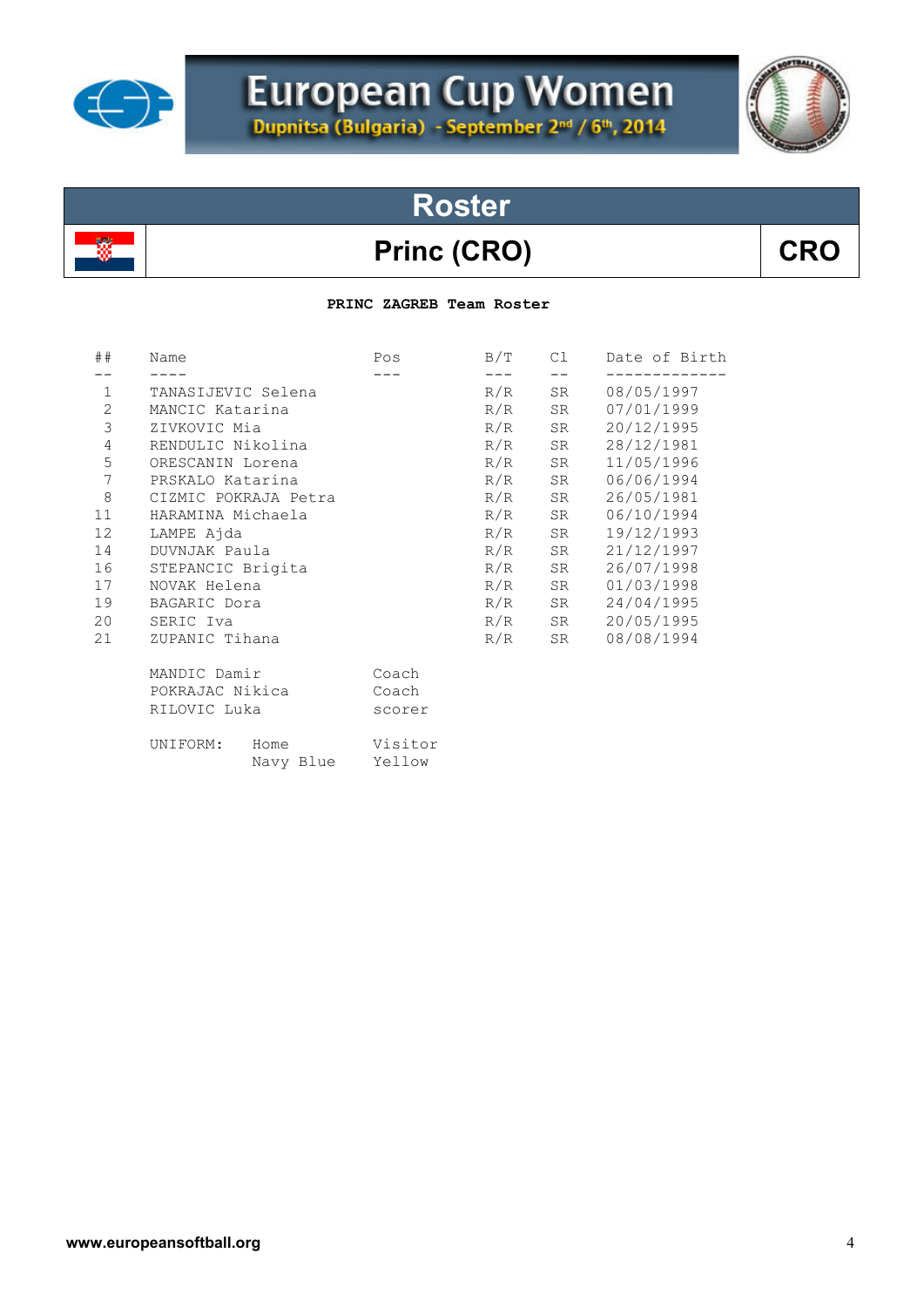

# European Cup Women



## **Roster**

#### Horsholm (DEN) DEN

#### **BARRACUDAS Team Roster**

| ##             | Name               |              |                            | B/T | C1        | Date of Birth |  |
|----------------|--------------------|--------------|----------------------------|-----|-----------|---------------|--|
|                |                    |              |                            |     |           |               |  |
| $\overline{2}$ | MONBERG Julie      |              |                            | R/R | SR        | 02/08/1992    |  |
| 10             | JOHANSEN Malene    |              |                            | R/R | SR        | 21/10/1980    |  |
| 17             | KYNDESENSofia      |              |                            | R/R | SR        | 28/07/1985    |  |
| 20/6           | SWANBERG Sharlene  |              |                            | R/R | SR        | 16/12/1991    |  |
| 22             | NISSEN Mette       |              |                            | R/R | SR.       | 19/12/1967    |  |
| 23             | LIND Katrine       |              |                            | R/R | <b>SR</b> | 01/10/1967    |  |
|                | 25/4/3 WESLEY Erin |              |                            | R/R | <b>SR</b> | 25/06/1992    |  |
| 49             | MYLAND Pernille    |              |                            | R/R | SR.       | 07/10/1977    |  |
| 64             | RASMUSSEN Nana     |              |                            | R/R | SR.       | 16/09/1982    |  |
| 66             | WILKEN Mette       |              |                            | R/R | SR        | 12/07/1972    |  |
| 88             | ELLEHAVE Sarah     |              |                            | R/R | SR.       | 11/09/1986    |  |
|                | BARAN Ami          |              | Headcoach                  |     |           |               |  |
|                | UNIFORM:           | Home<br>BLUE | Visitor<br>ORANGE or WHITE |     |           |               |  |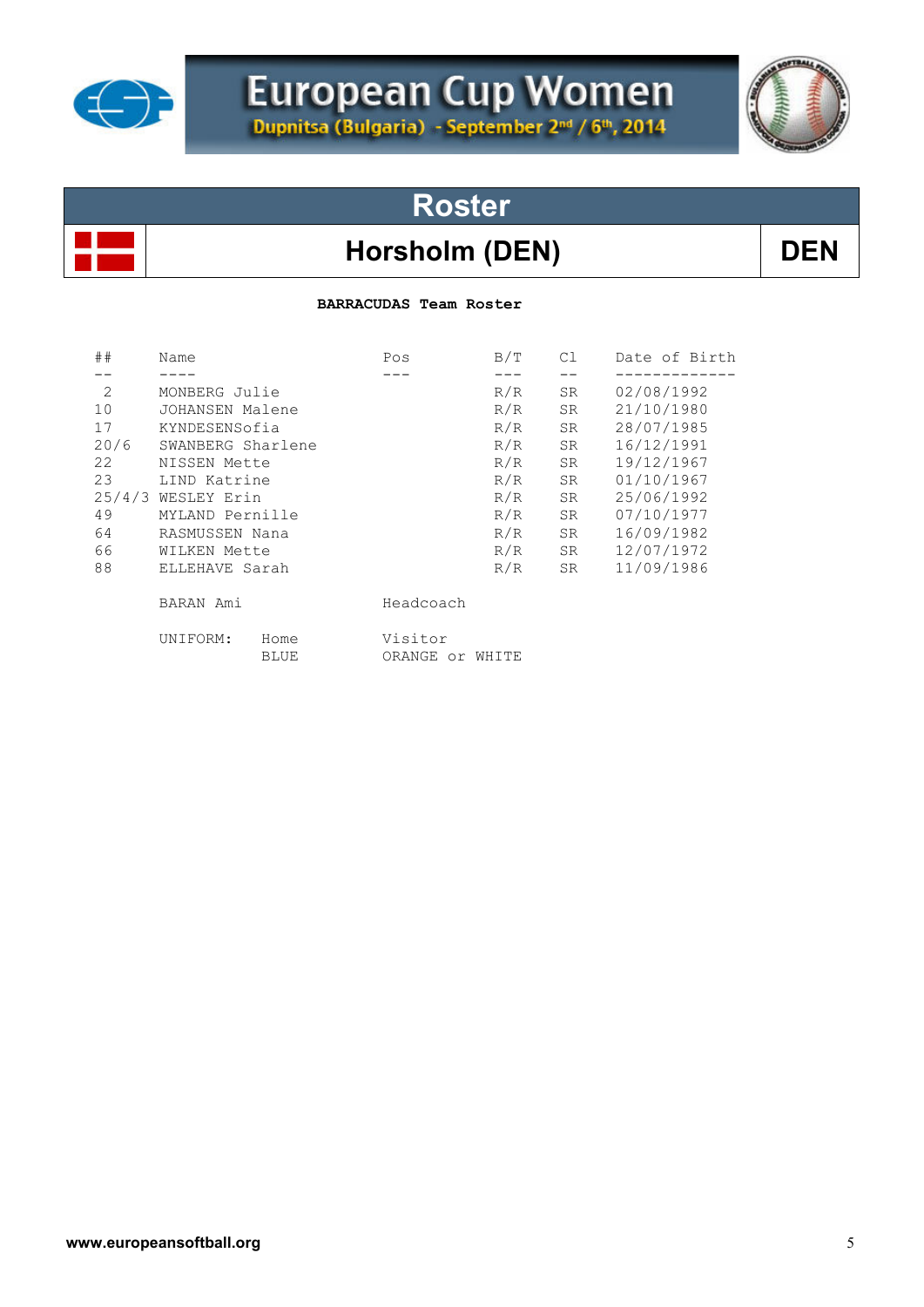

# European Cup Women



### **Roster**

#### Les Comanches (FRA) FRA

**LES COMANCHES Team Roster** 

| ##             | Name                                                   | Pos                              | B/T | C1 | Date of Birth |
|----------------|--------------------------------------------------------|----------------------------------|-----|----|---------------|
|                |                                                        |                                  |     |    |               |
| 3/5            | MARIE Manon                                            |                                  | R/R | SR | 17/09/1995    |
| $\overline{4}$ | GARTNER Charline                                       |                                  | R/R | SR | 14/04/1987    |
| $\overline{7}$ | PRADE Pauline                                          |                                  | R/R | SR | 21/11/1992    |
| $\,8\,$        | CARATINI Marion                                        |                                  | R/R | SR | 28/05/1991    |
| 10             | DOMANICO Elsa                                          |                                  | R/R | SR | 01/07/1990    |
| 11             | LASSAIGNE Celine                                       |                                  | R/R | SR | 11/05/1979    |
| 12             | LEMAIRE Camille                                        |                                  | R/R | SR | 12/05/1988    |
| 15             | RIERA Camille                                          |                                  | R/R | SR | 01/12/1987    |
| 17             | GIBSON-JONES Sarah                                     |                                  | R/R | SR | 17/12/1982    |
| 23             | BONAUDO Marion                                         |                                  | R/R | SR | 12/09/1982    |
| 25             | BENCHALI Sarah                                         |                                  | R/R | SR | 06/07/1990    |
| 49             | MAGNEE Margaux                                         |                                  | R/R | SR | 09/02/1989    |
|                | LASSAIGNE Francoise<br>JONES Marilyn<br>MAITROT Pascal | Logistics<br>Logistics<br>scorer |     |    |               |
|                | UNIFORM:<br>Home<br>Black                              | Visitor<br>WHITE                 |     |    |               |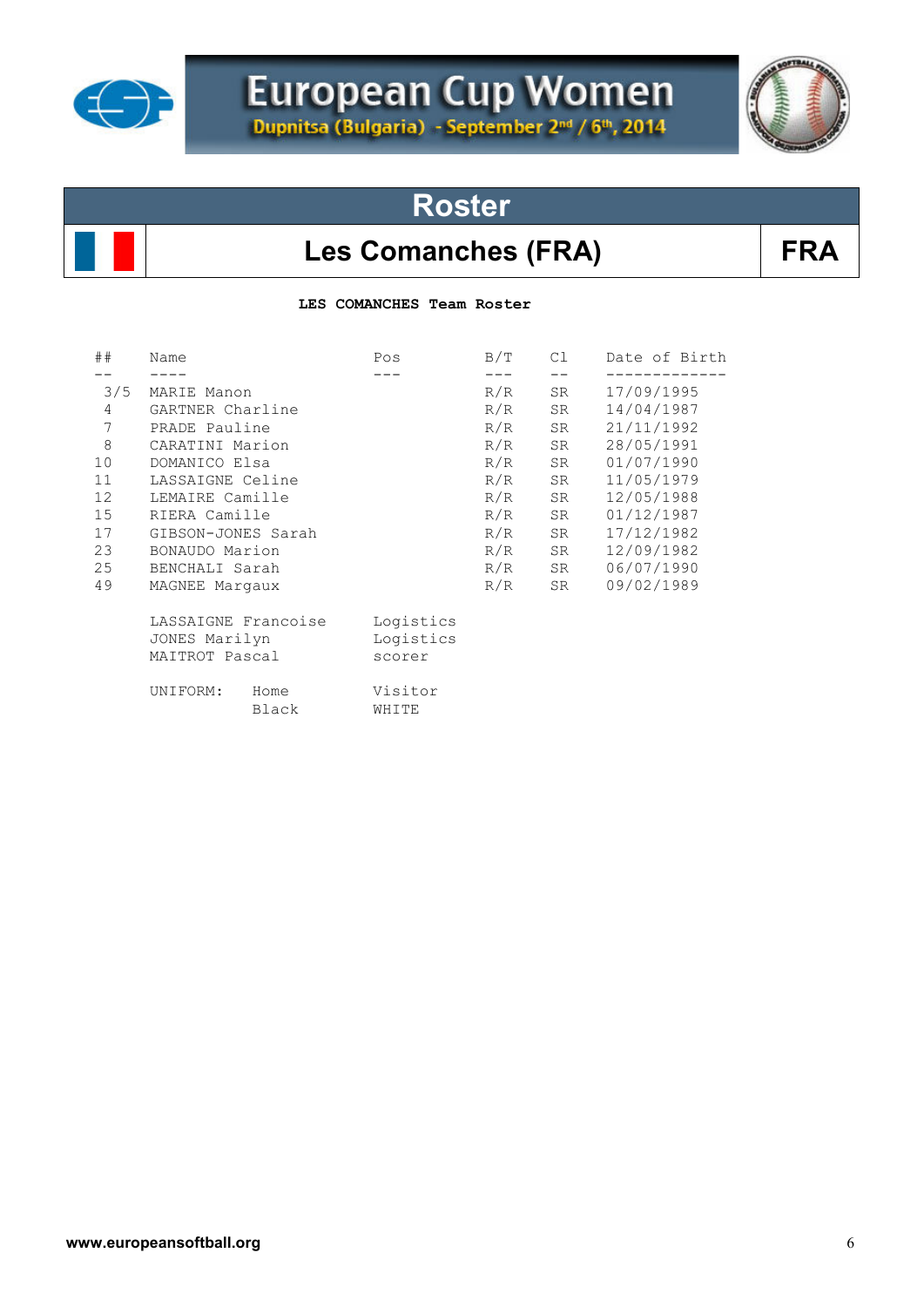

殲

# European Cup Women



**Roster**

#### Antorcha (ESP) BSP

 **CBS ANTORCHA Team Roster** 

| ##           | Name                | Pos       | B/T | C1 | Date of Birth |
|--------------|---------------------|-----------|-----|----|---------------|
|              |                     |           |     |    |               |
| $\mathbf{1}$ | TRIGUEROS Miriam    |           | R/R | SR | 29/07/1987    |
| 2            | COTO Lianis         |           | R/R | SR | 11/04/1995    |
| 5            | GARDE Sara          |           | R/R | SR | 07/10/1996    |
| 10           | MOYA Sonia          |           | R/R | SR | 24/08/1995    |
| 13           | LOPEZ Miriam        |           | R/R | SR | 22/02/1988    |
| 17           | BUSSO Constanza     |           | R/R | SR | 26/01/1981    |
| 18           | ALONSO Beatriz      |           | R/R | SR | 05/10/1995    |
| 23           | ARIAS Laura         |           | R/R | SR | 10/11/1995    |
| 24           | FRANCO Yolanda      |           | R/R | SR | 27/05/1994    |
| 31           | DIAZ Diana          |           | R/R | SR | 23/06/1993    |
| 33           | PASTOR Encarna      |           | R/R | SR | 05/12/1996    |
| 36           | MARTINEZ Macarena   |           | R/R | SR | 19/04/1988    |
|              | 69/96 FLORES Noelia |           | R/R | SR | 01/08/1983    |
|              | SANCHEZ Gilberto    | Manager   |     |    |               |
|              |                     |           |     |    |               |
|              | MARTINEZ Francisca  | Coach     |     |    |               |
|              | MARTINEZ Gabriel    | Directive |     |    |               |
|              | UNIFORM:<br>Home    | Visitor   |     |    |               |
|              | <b>RED</b>          | WHITE     |     |    |               |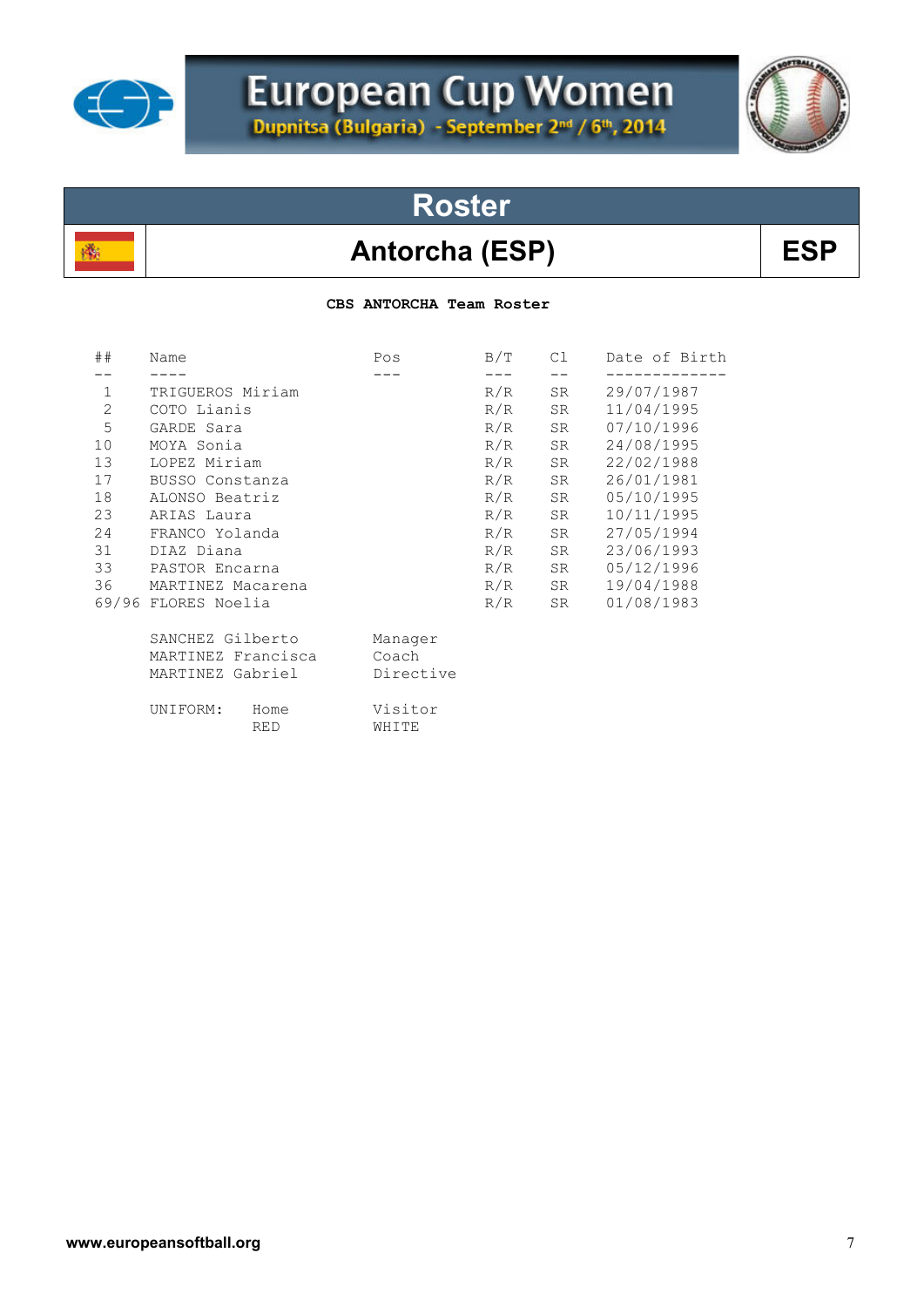

# European Cup Women

### **Roster**

### Therwil Flyers (SUI) SUI

TH**ERWILL FLYERS Team Roster**

| ##          | Name               | Pos     | B/T | C1         | Date of Birth |
|-------------|--------------------|---------|-----|------------|---------------|
|             |                    |         |     |            |               |
| $\mathbf 1$ | WOLFENSBERGER Nina |         | R/R | SR         | 13/06/1990    |
| 7           | OSWALD Giulia      | R/R     | SR  | 29/09/1994 |               |
| 10          | MEIERHANS Barbara  |         | R/R | SR.        | 08/10/1970    |
| 13          | BIEDERT Sandra     |         | R/R | SR.        | 27/09/1977    |
| 14          | GFELLER Lena       |         | R/R | SR.        | 06/03/1990    |
| 23          | MERRILL Jennifer   |         | R/R | <b>SR</b>  | 01/06/1989    |
| 24          | CAMPBELL Kathryn   |         | R/R | SR.        | 15/01/1990    |
| 29          | HAGER Nadine       |         | R/R | SR         | 26/05/1976    |
| 38          | GUINN Daryl        |         | R/R | SR         | 12/05/1989    |
| 49          | WANNER Melanie     |         | R/R | SR         | 09/08/1976    |
| 52          | ZEHNDER Kimberley  |         | R/R | SR         | 07/01/1997    |
| 53          | GLAUSER Adeline    |         | R/R | SR         | 11/06/1989    |
| 62          | GRABOWICZ Patricia |         | R/R | SR         | 28/04/1992    |
|             | UNIFORM:<br>Home   | Visitor |     |            |               |
|             | <b>BLUE</b>        | WHITE   |     |            |               |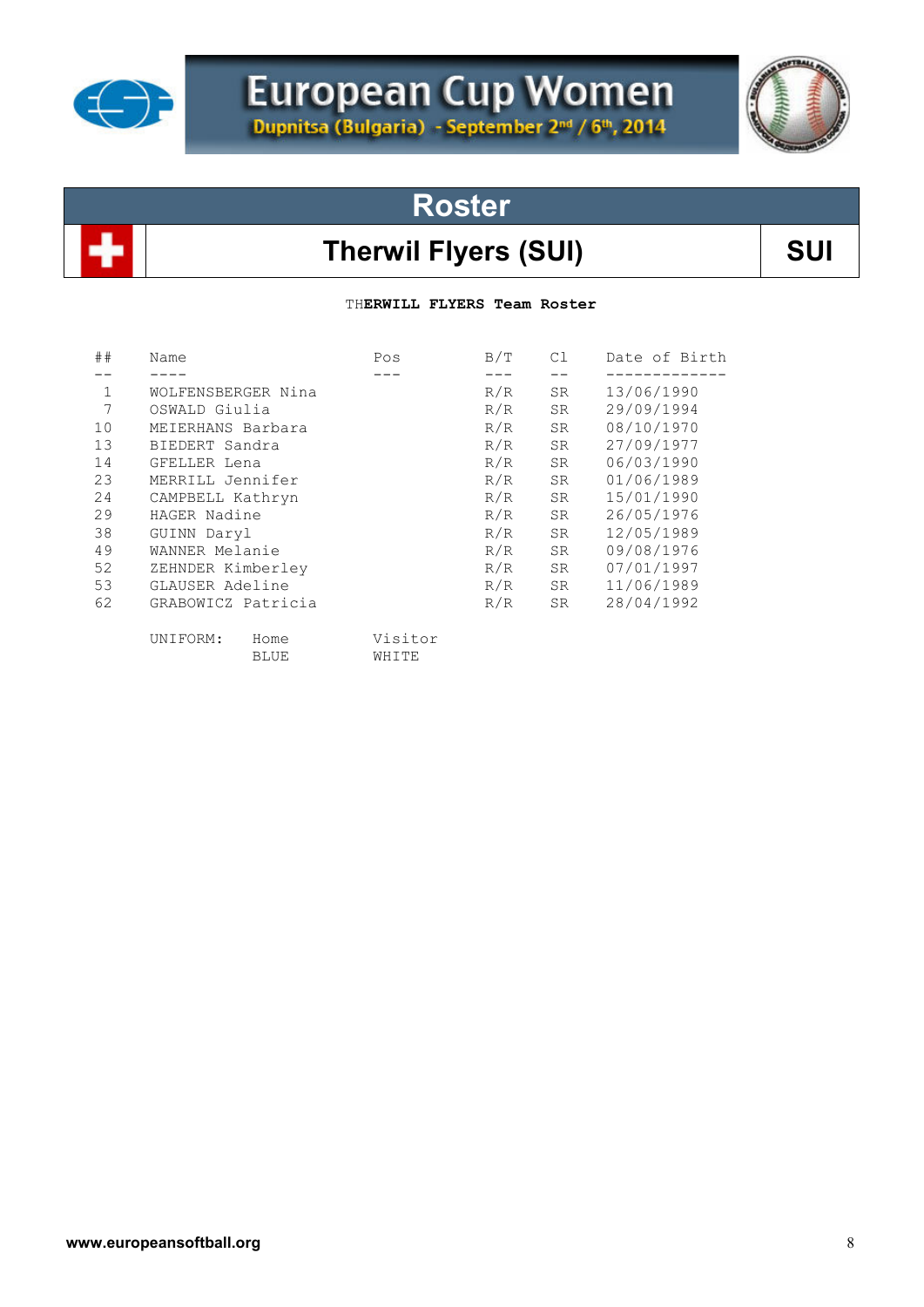

# European Cup Women<br>Dupnitsa (Bulgaria) - September 2nd / 6th, 2014



|                | <b>Schedule</b>     |          |                |                                                                             |                    |     |            |  |
|----------------|---------------------|----------|----------------|-----------------------------------------------------------------------------|--------------------|-----|------------|--|
|                | <b>Same</b> At time | Field    | Group          | Visiting team<br>Home team                                                  | <b>Final Score</b> | Inn | <b>Box</b> |  |
|                |                     |          |                | <b>Tuesday 2nd September</b>                                                |                    |     |            |  |
| 01             | 09:30               | Devils 1 | $\overline{A}$ | Les Comanches (FRA)   C Therwil Flyers (SUI)                                |                    |     |            |  |
| 02             | 09:30               | Devils 2 | $\overline{A}$ | Princ (CRO) & Antorcha (ESP)                                                |                    |     |            |  |
| 03             | 12:00               | Devils 1 | $\mathsf{A}$   | Horsholm (DEN) <sup>-</sup> -Babes (BUL)                                    | $\blacksquare$     |     |            |  |
| 04             | 15:00               | Devils 1 | $\overline{A}$ | Therwil Flyers (SUI) <b>ED</b> Princ (CRO)                                  |                    |     |            |  |
| 05             | 17:30               | Devils 1 | $\overline{A}$ | Babes (BUL)   Les Comanches (FRA)                                           |                    |     |            |  |
|                |                     |          |                | <b>Wednesday 3rd September</b>                                              |                    |     |            |  |
| 06             | 09:30               | Devils 1 | $\overline{A}$ | Princ (CRO) <sup>-2</sup> -Horsholm (DEN)                                   |                    |     |            |  |
| 07             | 09:30               | Devils 2 | $\overline{A}$ | Antorcha (ESP) Les Comanches (FRA)                                          | $\blacksquare$     |     |            |  |
| 08             | 12:00               | Devils 1 | $\overline{A}$ | <b>Babes (BUL) C</b> Therwil Flyers (SUI)                                   |                    |     |            |  |
| 09             | 15:00               | Devils 1 | $\overline{A}$ | Antorcha (ESP) <sup>*</sup> FHorsholm (DEN)                                 |                    |     |            |  |
| 10             | 17:30               | Devils 1 | $\overline{A}$ | Princ (CRO) E Babes (BUL)                                                   | $\blacksquare$     |     |            |  |
|                |                     |          |                | <b>Thursday 4th September</b>                                               |                    |     |            |  |
| 11             | 09:30               | Devils 1 | $\overline{A}$ | Horsholm (DEN). Les Comanches (FRA)                                         | $\blacksquare$     |     |            |  |
| 12             | 12:00               | Devils 1 | $\mathsf{A}$   | Therwil Flyers (SUI) <b>LE Antorcha (ESP)</b>                               |                    |     |            |  |
| 13             | 15:00               | Devils 1 | $\overline{A}$ | Les Comanches (FRA) FFInc (CRO)                                             |                    |     |            |  |
| 14             | 17:00               | Devils 2 | $\mathsf{A}$   | Horsholm (DEN). Therwil Flyers (SUI)                                        | -                  |     |            |  |
| 15             | 17:30               | Devils 1 | $\overline{A}$ | Antorcha (ESP) Babes (BUL)                                                  | -                  |     |            |  |
|                |                     |          |                | <b>Friday 5th September</b>                                                 |                    |     |            |  |
| 5th            | 12:00               | Devils 1 | Fi             | $\cdots$ A5 $\cdots$ G $\cdots$ A6 $\cdots$                                 |                    |     |            |  |
| P <sub>1</sub> | 15:00               | Devils 1 | $\mathsf{P}$   | $\cdots$ A3 $\cdots$ G $\cdots$ A4 $\cdots$                                 |                    |     |            |  |
| P <sub>2</sub> | 17:30               | Devils 1 | $\mathsf{P}$   | $\cdots$ A1 $\cdots$ G $\cdots$ A2 $\cdots$                                 | -                  |     |            |  |
|                |                     |          |                | <b>Saturday 6th September</b>                                               |                    |     |            |  |
| P <sub>3</sub> | 10:30               | Devils 1 | $\mathsf{P}$   | $\cdots$ LOSER P2 $\cdots$ $\bullet$ $\bullet$ $\cdots$ WINNER P1 $\cdots$  | -                  |     |            |  |
| P <sub>4</sub> | 16:30               | Devils 1 | P              | $\cdots$ WINNER P2 $\cdots$ $\bullet$ $\bullet$ $\cdots$ WINNER P3 $\cdots$ |                    |     |            |  |
|                |                     |          |                |                                                                             |                    |     |            |  |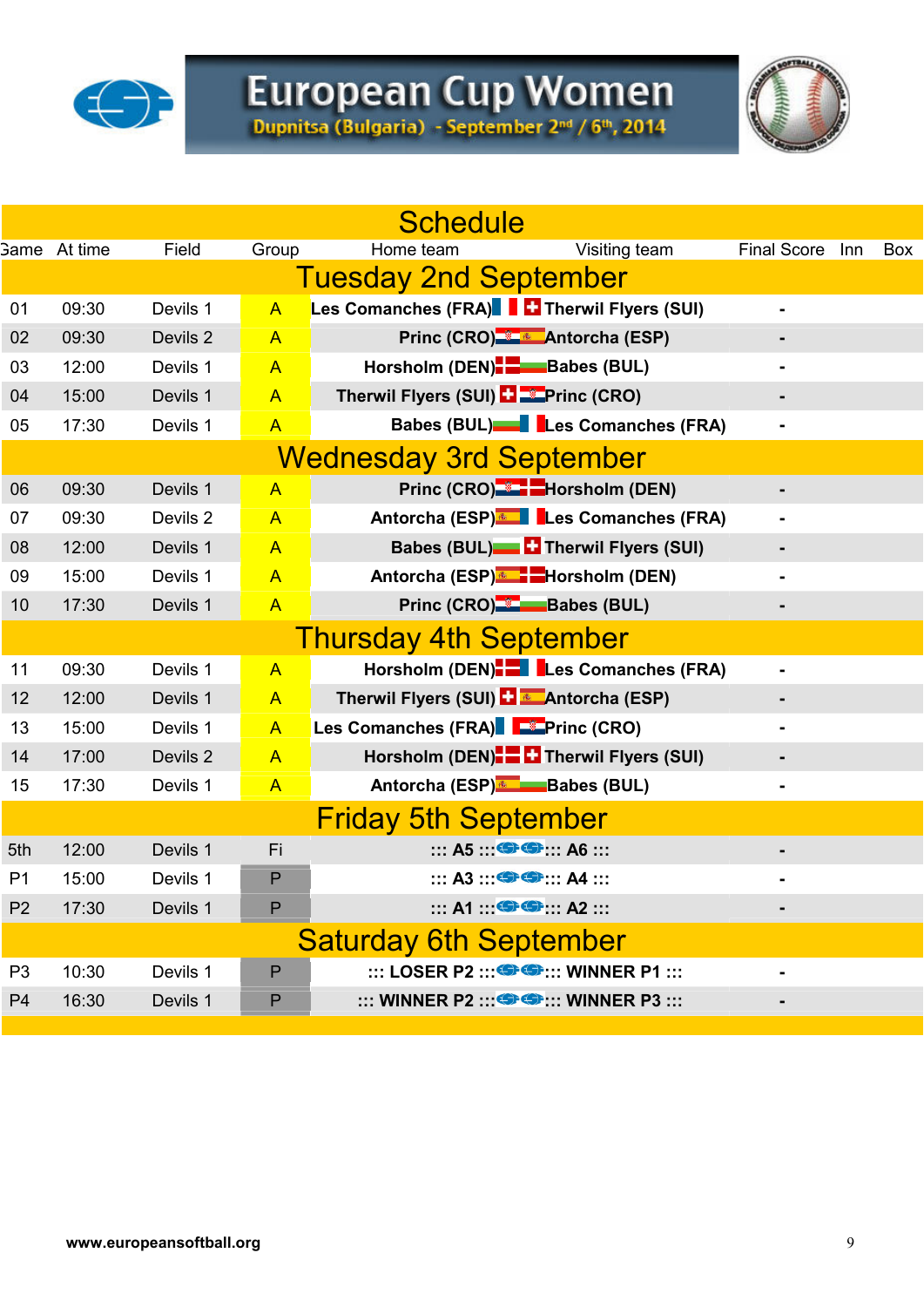



| <b>Standing Pool A</b> |                                      |    |           |     |            |           |  |  |
|------------------------|--------------------------------------|----|-----------|-----|------------|-----------|--|--|
| Pos                    | <b>Team</b>                          | GP | <b>WO</b> | 1 O | <b>AVG</b> | <b>GB</b> |  |  |
|                        | <u><sup>★</sup></u> Antorcha (ESP)   |    |           |     |            |           |  |  |
|                        | $2 \quad \blacksquare$ Babes (BUL)   |    |           |     |            |           |  |  |
|                        | 3 <b>For</b> Horsholm (DEN)          |    |           |     |            |           |  |  |
| 4                      | <b>Example 2</b> Les Comanches (FRA) |    |           |     |            |           |  |  |
| 5                      | $\blacksquare$ Princ (CRO)           |    |           |     |            |           |  |  |
| 6                      | <b>E.</b> Therwil Flyers (SUI)       |    |           |     |            |           |  |  |